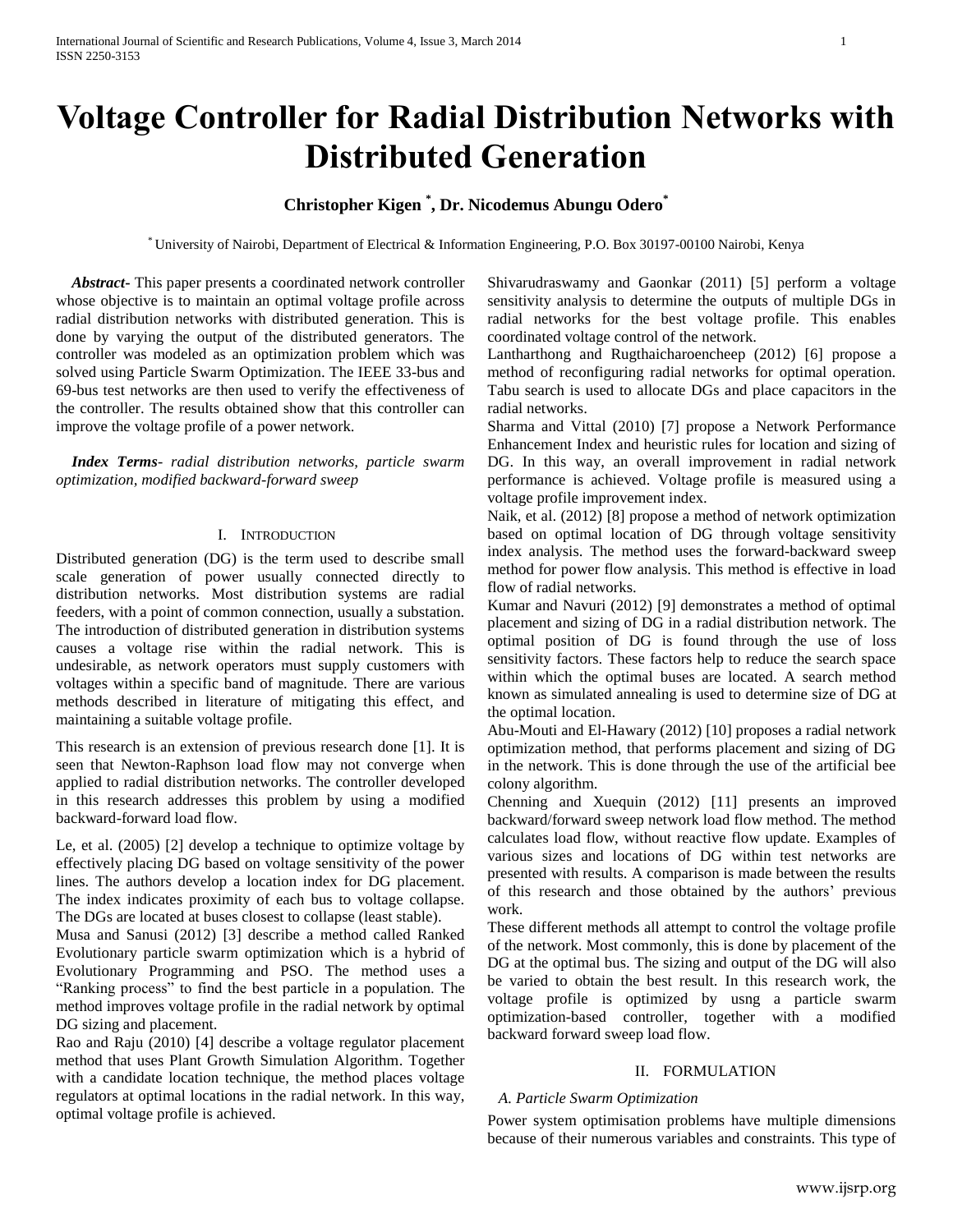problem is best solved by meta-heuristic methods. The improvement in system performance is based on reduction in cost of power generation and active power loss.

Particle swarm optimization (PSO) technique consists of a population of particles refining its knowledge of the given search space. The dimensions of the search space are determined by the number of decision variables and the particle population. The coordinates of each particle within the search space represent a possible solution. Each particle moves with adaptable velocity through the search space. The velocity of a particle depends on the particle's historical best position, the best position of other particles in the swarm, and a pre-determined fitness function. Each particle retains a memory of the best position it has encountered. The best position encountered by all of the particles is also remembered and is called the global best position.

To implement a PSO solution, a swarm of particles representing possible solutions is first initialized randomly.

The position of the particles changes from one iteration to the next, determined by the following variables. The position of a particle,  $X_i(t)$ , is a vector of the value of decision variables in a particle during iteration 'i'. The best previous position of particle 'i' is given by  $P_i$ . This variable represents the level of attraction of the particle towards its best solution so far. The best previous position of all particles (global best) is denoted by  $P_{gb}$ . This represents the attraction of the particle towards the best solution found by other particles in the swarm. The velocity of a particle during iteration 't' is given by  $V_i(t)$ . This represents the tendency of the particle to continue moving in a particular direction. This is a vector whose members are determined by evaluating a velocity update equation. For a general PSO, the vector update equation is given by

$$
V_i^{t+1} = wV_i^t + C_1 \times r_1 \times (P_i - X_i^t) + C_2 \times r_2 \times (P_{gb} - X_i^t) \tag{1}
$$

where  $C_1$  and  $C_2$  are acceleration coefficients and  $r_1$  and  $r_2$  are random numbers introduced to add stochasticity to the model. w represents an inertia coefficient. Once the velocity is determined, the position vector is updated using the following equation.

$$
X_i^{t+1} = X_i^t + V_i^{t+1}
$$
 (2)

Optimisation problems vary widely in their nature. To improve the implementation of PSO, and adapt the method to suit a particular problem, various adjustments to the algorithm can be made. The topology of the swarm is the degree to which nearby particles have an influence on the velocity of a particle. This is referred to as the neighbourhood of the particle. In general, if the particle is influenced by all particles in the swarm, the best solution of all particles is included in the velocity update equation. This is known as  $g_{best}$ . If the particle is influence by a neighbourhood of nearby particles, the best solution is known as lbest, and is included in the velocity update equation.

To prevent divergence of the swarm, constriction factors or inertia constants are added to the velocity update equation.

#### *B. Modified Backward / Forward Sweep Load Flow*

The Newton-Raphson method is inefficient in analysis of radial networks. This is because radial network data produces sparse matrices, which are time-consuming to process. Accordingly, there are a number of reported studies in the literature specially

designed for solution of power flow problem in radial distribution networks.

The BW/FW Sweep algorithms use the Kirchhoff laws. Different formulations can be found in literature. Using these methods, power flow solution for a distribution network can be obtained without solving any set of simultaneous equations.

The backward forward sweep method used in this research was based on Alsaadi, and Gholami (2009) [12]. The special topological characteristics of distribution networks have been fully utilized to make the direct solution possible. Two matrices are used to obtain power flow solutions. These are the businjection to branch-current (BIBC) matrix and the branch-current to bus-voltage (BCBV) matrix.

The BIBC presents the relationships between branch currents flowing through the radial network and node currents injected at each bus.



**Figure 1: Sample Radial Network**

In the figure above, the branch currents are denoted by the symbol 'B' and injected currents by symbol 'I'. Taking current  $B_5$ 

$$
B_4 = I_5 \tag{3}
$$

Also,

$$
B_3 = I_4 + B_4 \tag{4}
$$

Substituting (3) into (4),

Similarly,

$$
B_2 = I_3 + I_4 + I_5 + I_6 \tag{6}
$$

By taking all the equations for branch currents simultaneously, we form the matrix equation,

 $B_3 = I_4 + I_5$ 

$$
\begin{bmatrix} B_1 \\ B_2 \\ B_3 \\ B_4 \\ B_5 \end{bmatrix} = \begin{bmatrix} 1 & 1 & 1 & 1 & 1 \\ 0 & 1 & 1 & 1 & 1 \\ 0 & 0 & 1 & 1 & 0 \\ 0 & 0 & 0 & 1 & 0 \\ 0 & 0 & 0 & 0 & 1 \end{bmatrix} \begin{bmatrix} I_1 \\ I_2 \\ I_3 \\ I_4 \\ I_5 \end{bmatrix}
$$
 (7)

This is generalized to,

$$
[B] = [BIBC][I] \tag{8}
$$

Similarly, the BCBV was formulated as the relationship between branch currents and node voltages.

By using a process similar to that used to form the BIBC, we get the BCBV of the illustrated network as follows.

$$
\begin{bmatrix} V_1 \\ V_1 \\ V_1 \\ V_1 \\ V_1 \end{bmatrix} - \begin{bmatrix} V_1 \\ V_2 \\ V_2 \\ V_3 \\ V_4 \\ V_5 \end{bmatrix} = \begin{bmatrix} Z_{12} & 0 & 0 & 0 & 0 \\ Z_{12} & Z_{23} & 0 & 0 & 0 \\ Z_{12} & Z_{23} & Z_{34} & 0 & 0 \\ Z_{12} & Z_{23} & Z_{34} & Z_{45} & 0 \\ Z_{12} & Z_{23} & 0 & 0 & Z_{56} \end{bmatrix} \begin{bmatrix} B_1 \\ B_2 \\ B_3 \\ B_4 \\ B_5 \end{bmatrix}
$$
(9)

(5)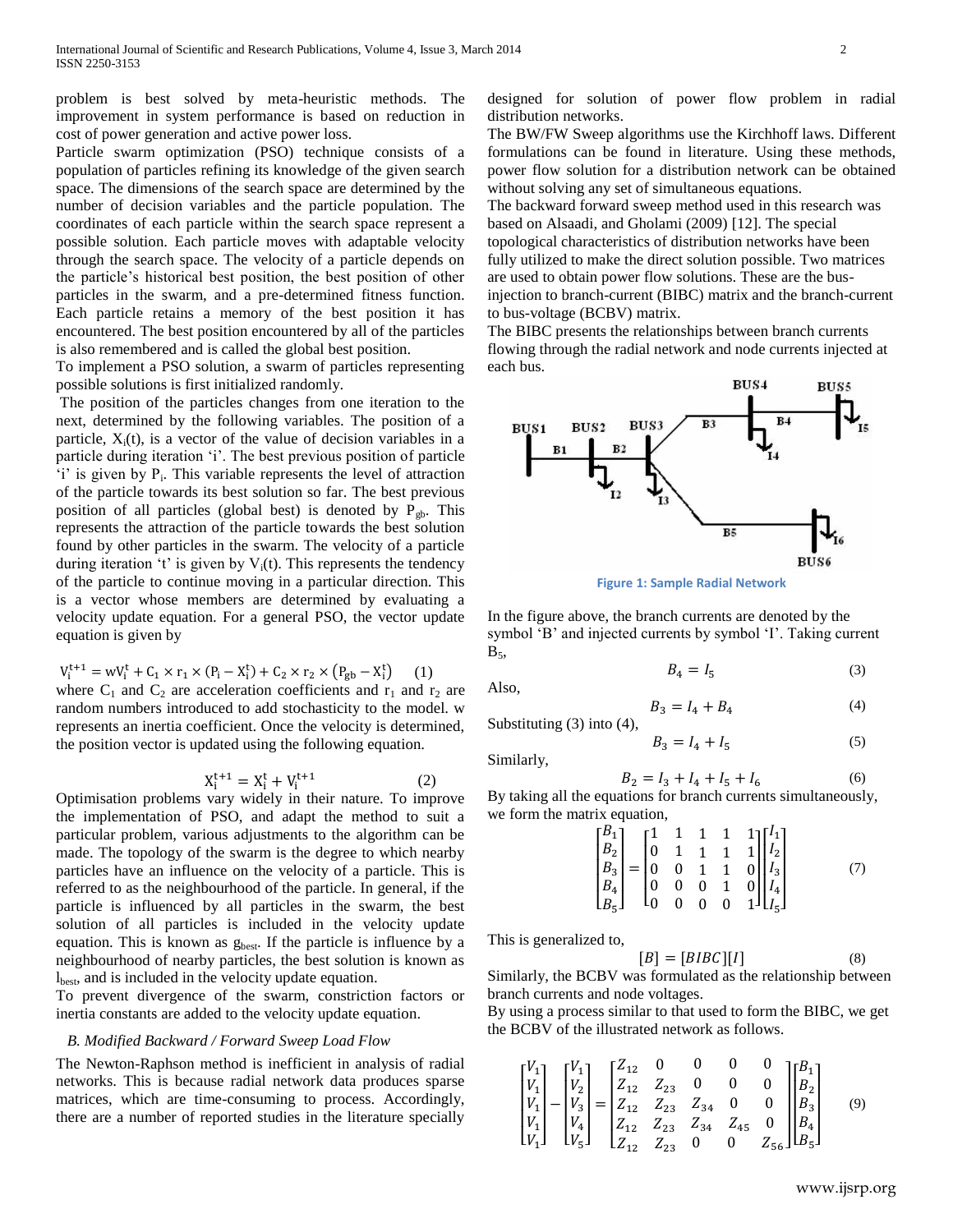International Journal of Scientific and Research Publications, Volume 4, Issue 3, March 2014 3 ISSN 2250-3153

This is generalized to,

$$
[\Delta V] = [BCBV][B] \tag{10}
$$

Substituting (8) into (10), we get the relationship between bus voltages and bus injection currents as,

 $[\Delta V] = [BCBV][BIBC][I]$  (11) The injected current at a bus '*i*' is given by

$$
I_i = \frac{(P_i - jQ_i)^*}{V_i}
$$
 (12)

This load flow method is used with passive networks. These are networks with a single source of power. However if DGs are connected to the networks, they become active.

In order to incorporate DGs into the radial load flow, they are considered as current sources. In a bus with a DG, the injected power is given as follows.

$$
S_i = S_{Di} - S_{Gi} \tag{13}
$$

Where  $S_i$  is injected power at bus '*i*', and  $S_{Di}$  and  $S_{Gi}$  represent load power and generator power at bus '*i*', respectively. Thus, injected current at a bus with DG is given by

$$
I_{i} = \frac{[(P_{Di} - P_{Gi}) - j(Q_{Di} - Q_{Gi})]^{*}}{V_{i}}
$$
(14)

The radial network loadflow can be carried out by solving the following equations iteratively.

$$
\begin{bmatrix} \Delta V^{k+1} \end{bmatrix} = \begin{bmatrix} BCBV \end{bmatrix} \begin{bmatrix} BIBC \end{bmatrix} \begin{bmatrix} I^k \end{bmatrix} \tag{15}
$$

$$
\begin{bmatrix} V^{k+1} \end{bmatrix} = \begin{bmatrix} V^0 \end{bmatrix} - \begin{bmatrix} \Delta V^{k+1} \end{bmatrix} \tag{16}
$$

Where  $V^{k+1}$  represents the voltage at each bus during the  $k+1$ 'th iteration.

#### III. TEST NETWORKS

In order to test the effectiveness of the proposed controller, the algorithm was tested on two standard IEEE radial distribution networks. These are the IEEE 33-bus and 69-bus radial networks. These networks were chosen because they have been used extensively in literature for radial distribution network analysis. The proposed controller was first tested on the IEEE 33 bus network. Load and line data for this network are given in [13]. The total installed peak loads on the system are 3715 kW and 2290 kVAr. Base voltage is 12.66kv. The topology of the network is illustrated below.



**Figure 2: IEEE 33-bus Radial Network**

The IEEE 69-bus radial distribution system has 70 branches and 7 laterals. Bus 1 is taken as the point of common coupling (substation). The test system is a 12.66 kV radial distribution system. The total loads for this test system are 3,801.89 kW and 2,694.10 kVAr. This network is used extensively in literature for testing and simulation of radial distribution feeder networks. Load and line data for this network are given in [6]. The topology of the network is illustrated below.



#### IV. SIMULATION RESULTS

The controller algorithm was simulated in Matlab code. The parameters specified in various previous research works are used as inputs to the controller simulation program. The results obtained by running the program using these parameters are shown in graphical form below.

#### *Test Case 1a: IEEE 33-Bus Network*

A comparison was made with [7]. In this case, there was one DG in the network. The DG was placed on bus 30 has a real power output of 1470kW and reactive power of 500kVAr. The voltage profile of the network with these parameters is shown below.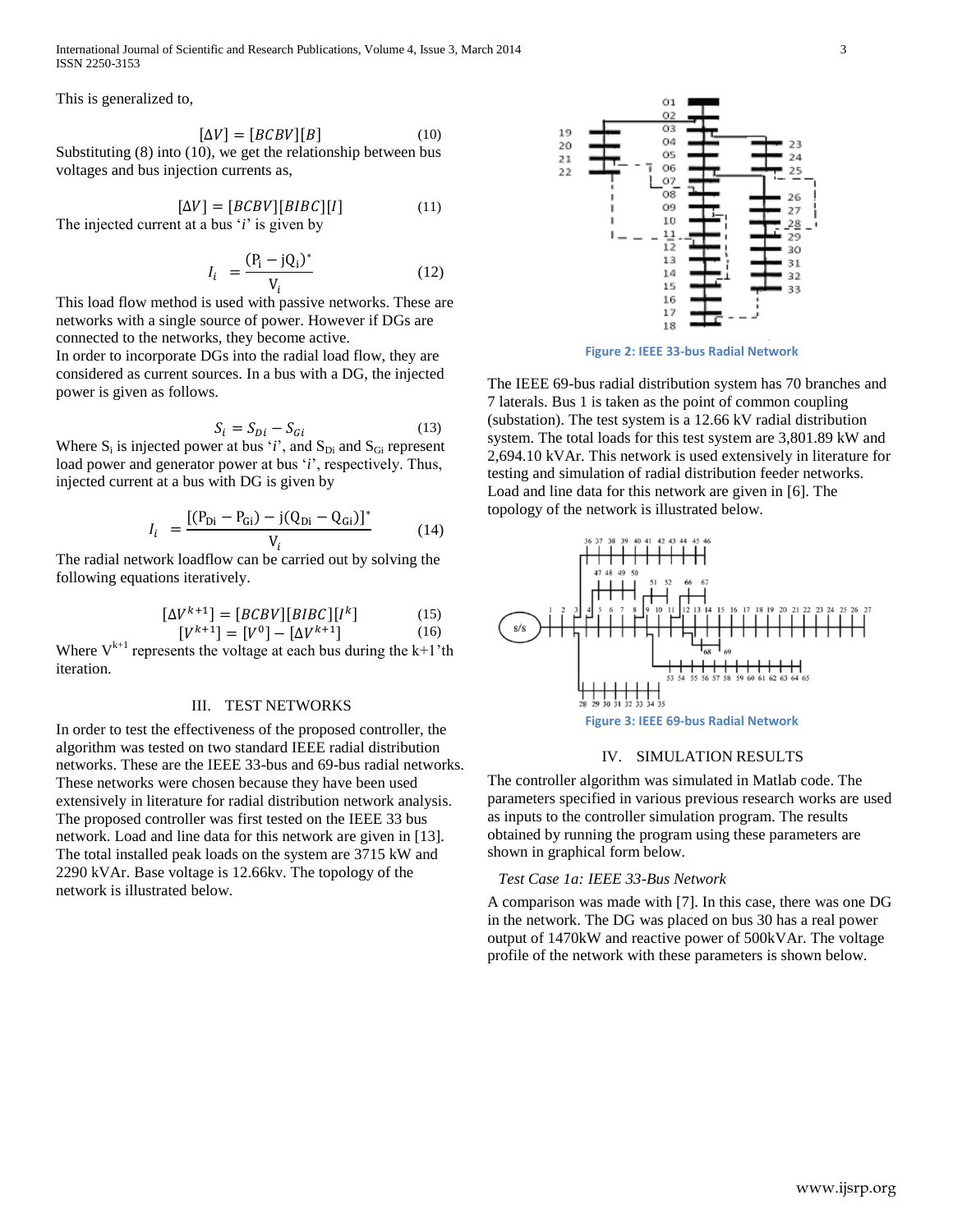International Journal of Scientific and Research Publications, Volume 4, Issue 3, March 2014 4 ISSN 2250-3153



# *Test Case 1b: IEEE 33-Bus Network*

A further comparison was made with [14]. In this case, there are three DG in the network. The first DG was placed on bus 15, and has a real power output of 50kW. The second and third DG are placed on bus 25 and 31 respectively, and have real power outputs of 250kW and 750kW, respectively. The voltage profile of the network with these parameters is shown below.



**Figure 5: Test Case 1b**

#### *Test Case 1c: IEEE 33-Bus Network*

A further comparison was made with [8]. In this case, there was one DG in the network. The DG was placed on bus 16, and has a real power output of 1350kW as well as reactive power of 654kVAr. The voltage profile of the network with these parameters is shown below.





#### *Test Case 1d: IEEE 33-Bus Network*

A further comparison was made with [11]. In this case, there are two DG in the network. The DG are placed on bus 16 and 32, and have real power output of 400kW and 200kW, respectively. The voltage profile of the network with these parameters is shown below.



**Figure 7: Test Case 1d**

#### *Test Case 1e: IEEE 33-Bus Network*

A further comparison was made with [9]. In this case, there are three DG in the network. The DGs are placed on bus 17, 18 and 33, and have real power output of 719kW, 113kW and 1043kW, respectively. The reactive power outputs of the DG's are 415kVAr, 65kVAr and 6kVAr, respectively. The voltage profile of the network with these parameters is shown below.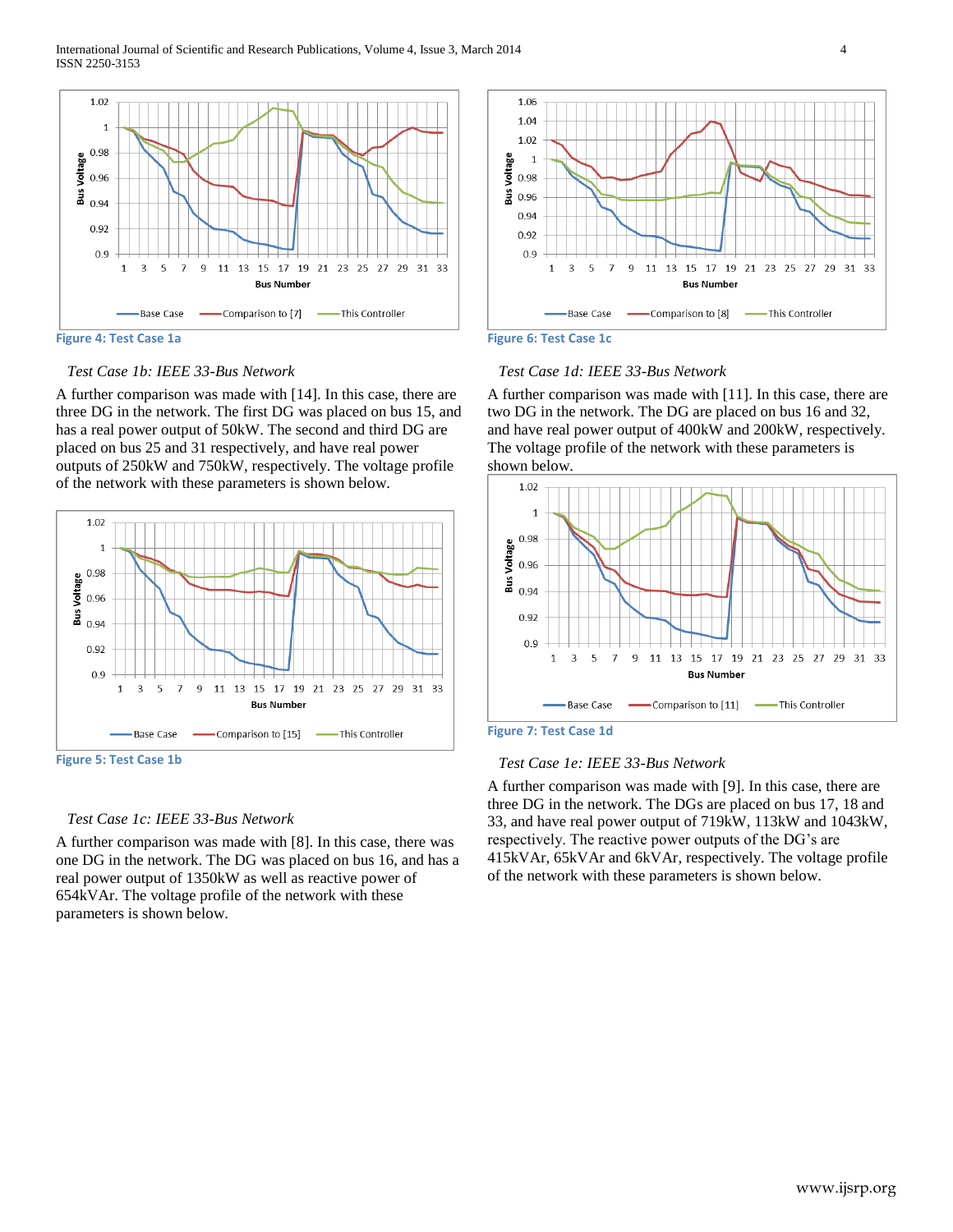

# *Test Case 2a: IEEE 69-Bus Network*

A comparison was made with [9]. In this case, there are two DG in the network. The DG are placed on bus 26 and 65, and have real power output of 656kW and 1606kW, respectively. The reactive power outputs of the DG's are 378kVAr and 927kVAr, respectively. The voltage profile of the network with these parameters is shown below.



**Figure 9: Test Case 2a**

# *Test Case 2b: IEEE 69-Bus Network*

A comparison was made with [10]. In this case, there was one DG in the network. The DG was placed on bus 61, and has real power output of 1870kW and reactive power output of 1159kVAr. The voltage profile of the network with these parameters is shown below.



**Figure 10: Test Case 2b**

#### V. DISCUSSION

The results above are summarized in the table below.

|                     |                                        | <b>Refere</b><br>nce<br>Optim | Optim<br>um in<br><b>This</b> |
|---------------------|----------------------------------------|-------------------------------|-------------------------------|
| <b>Test</b><br>Case | Reference Article                      | um<br><b>Result</b>           | <b>Resear</b>                 |
|                     |                                        |                               | ch                            |
| 1a                  | Sharma and Vittal (2010) [7]           | 0.762                         | 0.698                         |
| 1 <sub>b</sub>      | Sharma and Vittal (2010) [7]           | 0.708                         | 0.504                         |
| 1c                  | Naik, et al. (2012) [8]                | 0.7027                        | 0.698                         |
| 1 <sub>d</sub>      | Chenning and Xueqin (2012) [11]        | 1.3834                        | 0.698                         |
| 1e                  | Kumar and Navuri (2012) [9]            | 0.304                         | 0.3021                        |
| 2a                  | Kumar and Navuri (2012) [9]            | 0.3821                        | 0.2473                        |
| 2 <sub>b</sub>      | Abu-Mouti and El-Hawary (2011)<br>[10] | 0.608                         | 0.598                         |

The figures given represent the results of the objective function of the controller algorithm. This is given by,

$$
f = \sum_{i \in N_{\rm L}} |V_i - 1.0| \tag{17}
$$

This function is a measure of the extent to which bus voltages – represented by  $V_i$  – deviate from unity. The lower the value of '*f*', the better the voltage profile of the network. A lower value is a better result.

These results indicate that the controller consistently outperforms existing research in literature. By adjusting the output of DGs, a better voltage profile can be achieved.

# VI. CONCLUSION

This paper has presented a controller that uses PSO and a modified backward / forward load flow to optimize voltage profile in radial distribution networks with distributed generation. This controller can be implemented in real-world networks with minimal additions to existing network devices.

# **Bibliography**

<span id="page-4-0"></span>[1] Christopher Kigen and Nicholas Odero Abungu, "Optimising Voltage Profile of Distribtion Networks with Distributed Generation," *International Journal of Emerging Technology and*